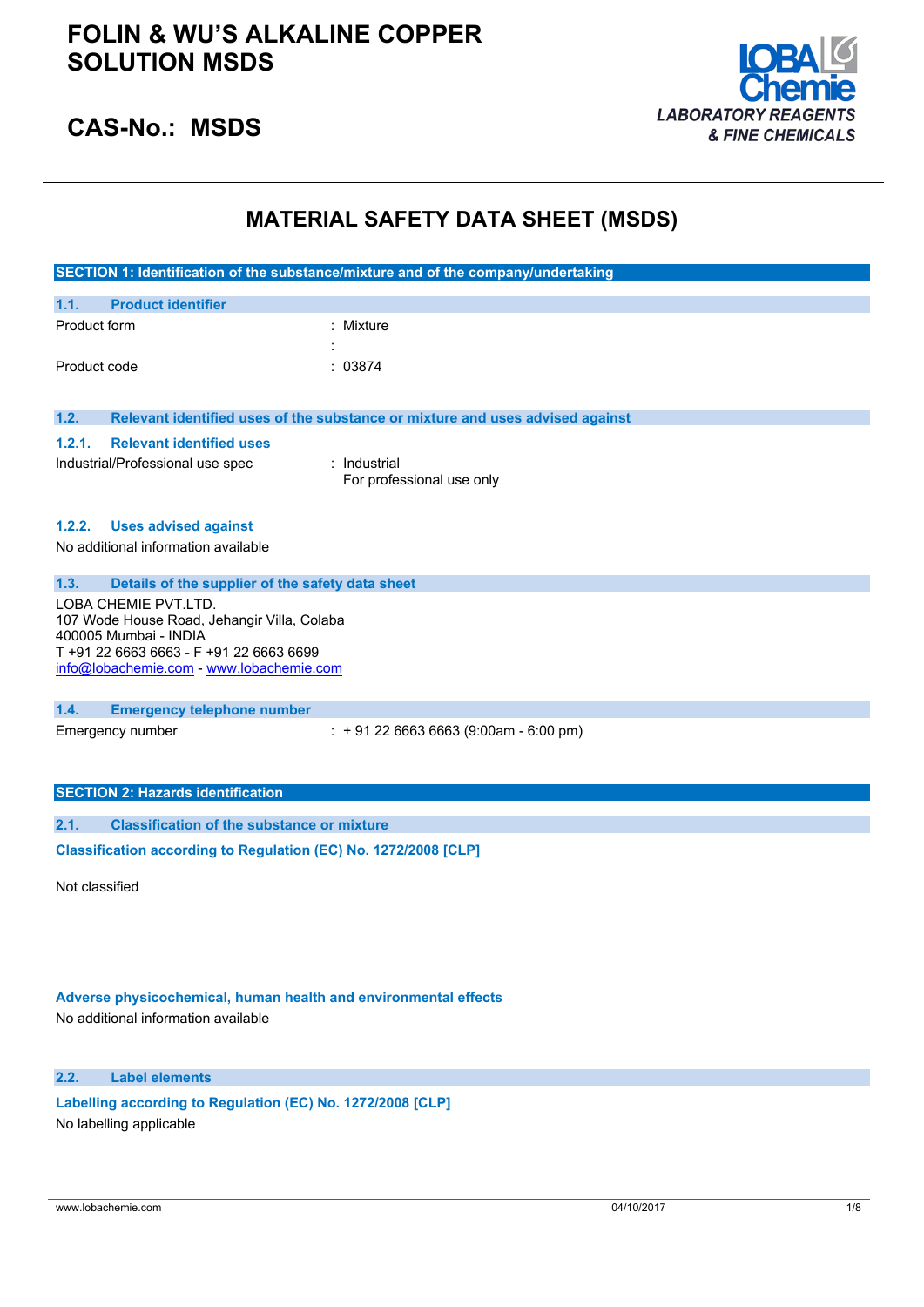Safety Data Sheet

### **2.3. Other hazards**

No additional information available

| <b>SECTION 3: Composition/information on ingredients</b> |                   |  |
|----------------------------------------------------------|-------------------|--|
|                                                          |                   |  |
| 3.1.                                                     | <b>Substances</b> |  |
| Not applicable                                           |                   |  |

| 3.2.<br><b>Mixtures</b> |
|-------------------------|
|-------------------------|

| <b>Name</b>                                         | <b>Product identifier</b>                                               | $\frac{0}{0}$ | <b>Classification according</b><br>to Regulation (EC) No.<br>1272/2008 [CLP]                      |
|-----------------------------------------------------|-------------------------------------------------------------------------|---------------|---------------------------------------------------------------------------------------------------|
| Water                                               | (CAS-No.) 7732-18-5<br>(EC-No.) 231-791-2                               | 75 - 99       | Not classified                                                                                    |
| Sodium carbonate                                    | (CAS-No.) 497-19-8<br>(EC-No.) 207-838-8<br>(EC Index-No.) 011-005-00-2 | $1 - 5$       | Not classified                                                                                    |
| Tartaric acid                                       | (CAS-No.) 87-69-4<br>(EC-No.) 201-766-0                                 | $0.01 - 1$    | Eye Irrit. 2, H319<br><b>Skin Irrit. 2, H315</b><br>STOT SE 3, H335                               |
| CUPRIC SULPHATE (PENTAHYDRATE)<br><b>EXTRA PURE</b> | (CAS-No.) 7758-99-8                                                     | $0.4 - 0.5$   | Acute Tox. 4 (Oral), H302<br>Skin Irrit. 2, H315<br>Eye Irrit. 2, H319<br>Aquatic Chronic 1, H410 |

Full text of H-statements: see section 16

| <b>SECTION 4: First aid measures</b>             |                                                                                                                           |
|--------------------------------------------------|---------------------------------------------------------------------------------------------------------------------------|
|                                                  |                                                                                                                           |
| 4.1.<br><b>Description of first aid measures</b> |                                                                                                                           |
| First-aid measures after inhalation              | : Remove person to fresh air and keep comfortable for breathing. Give oxygen or<br>artificial respiration if necessary.   |
| First-aid measures after skin contact            | : Gently wash with plenty of soap and water. Wash contaminated clothing before<br>reuse.                                  |
| First-aid measures after eye contact             | : Rinse cautiously with water for several minutes. Remove contact lenses, if present<br>and easy to do. Continue rinsing. |
| First-aid measures after ingestion               | : Rinse mouth. Do not induce vomiting.                                                                                    |
| 4.2.                                             | Most important symptoms and effects, both acute and delayed                                                               |
| No additional information available              |                                                                                                                           |
| 4.3.                                             | Indication of any immediate medical attention and special treatment needed                                                |
| Treat symptomatically.                           |                                                                                                                           |
| <b>SECTION 5: Firefighting measures</b>          |                                                                                                                           |
|                                                  |                                                                                                                           |
| 5.1.<br><b>Extinguishing media</b>               |                                                                                                                           |
| Suitable extinguishing media                     | : Water spray. Foam. Dry powder. Carbon dioxide.                                                                          |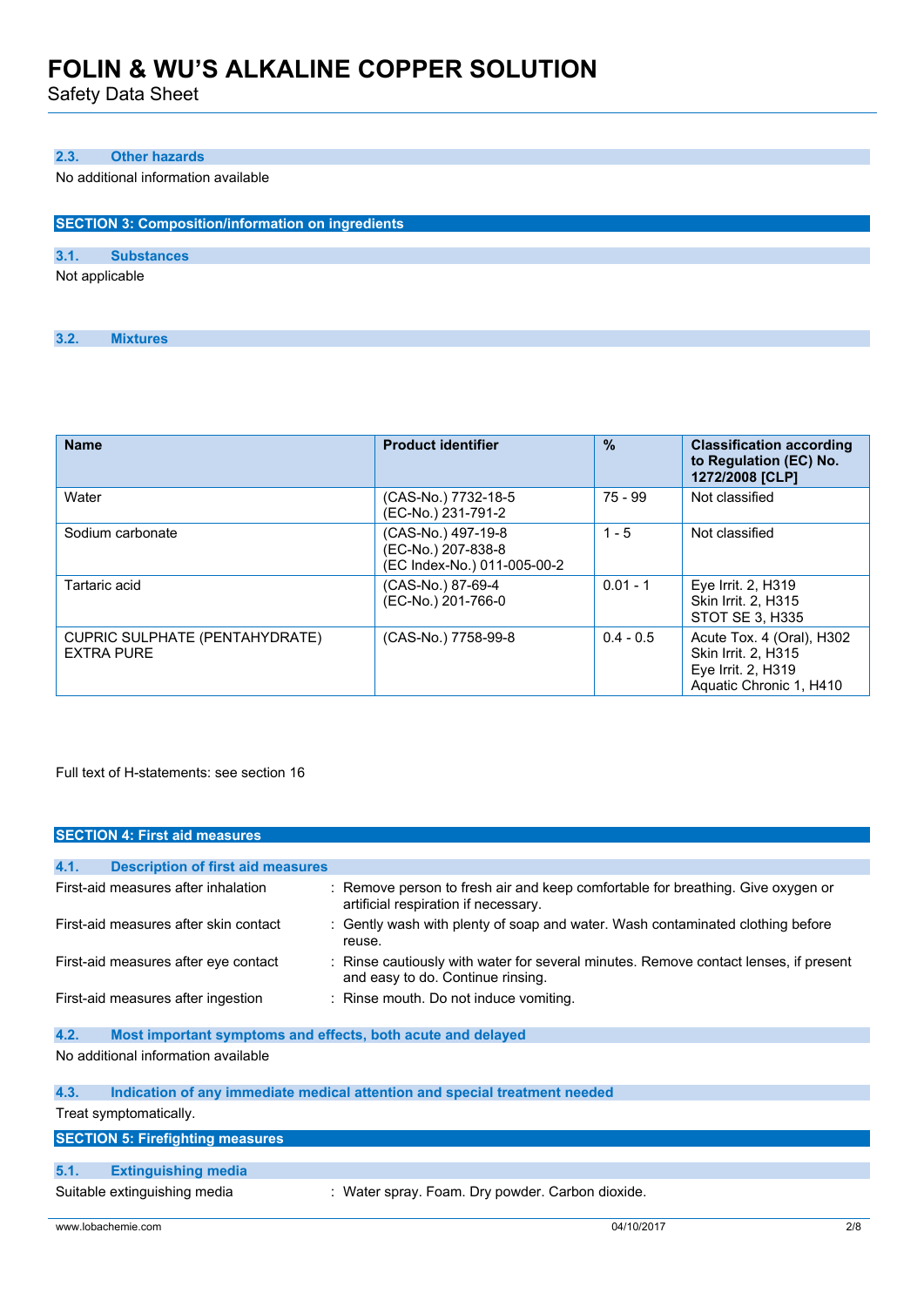Safety Data Sheet

|        | Unsuitable extinguishing media                                      | : Do not use a heavy water stream.                                                                 |
|--------|---------------------------------------------------------------------|----------------------------------------------------------------------------------------------------|
| 5.2.   | Special hazards arising from the substance or mixture               |                                                                                                    |
|        | No additional information available                                 |                                                                                                    |
|        |                                                                     |                                                                                                    |
| 5.3.   | <b>Advice for firefighters</b>                                      |                                                                                                    |
|        | Protection during firefighting                                      | : Do not enter fire area without proper protective equipment, including respiratory<br>protection. |
|        | <b>SECTION 6: Accidental release measures</b>                       |                                                                                                    |
| 6.1.   |                                                                     | <b>Personal precautions, protective equipment and emergency procedures</b>                         |
| 6.1.1. | For non-emergency personnel                                         |                                                                                                    |
|        | Emergency procedures                                                | : Evacuate unnecessary personnel.                                                                  |
|        |                                                                     |                                                                                                    |
| 6.1.2. | For emergency responders                                            |                                                                                                    |
|        | Protective equipment                                                | : Use personal protective equipment as required.                                                   |
|        | Emergency procedures                                                | : Ventilate area.                                                                                  |
|        |                                                                     |                                                                                                    |
| 6.2.   | <b>Environmental precautions</b>                                    |                                                                                                    |
|        | Avoid release to the environment.                                   |                                                                                                    |
| 6.3.   | Methods and material for containment and cleaning up                |                                                                                                    |
|        | Methods for cleaning up                                             | : Collect spillage. On land, sweep or shovel into suitable containers.                             |
|        |                                                                     |                                                                                                    |
| 6.4.   | <b>Reference to other sections</b>                                  |                                                                                                    |
|        | No additional information available                                 |                                                                                                    |
|        | <b>SECTION 7: Handling and storage</b>                              |                                                                                                    |
|        |                                                                     |                                                                                                    |
| 7.1.   | <b>Precautions for safe handling</b>                                |                                                                                                    |
|        | Precautions for safe handling                                       | : Avoid contact with skin and eyes. Do not breathe vapours.                                        |
|        | Hygiene measures                                                    | Wash hands and other exposed areas with mild soap and water before eating,                         |
|        |                                                                     | drinking or smoking and when leaving work.                                                         |
|        |                                                                     |                                                                                                    |
| 7.2.   | <b>Conditions for safe storage, including any incompatibilities</b> |                                                                                                    |
|        | Storage conditions                                                  | : Keep container tightly closed. Store in a well-ventilated place. Keep cool.                      |
|        |                                                                     |                                                                                                    |
| 7.3.   | <b>Specific end use(s)</b>                                          |                                                                                                    |
|        | No additional information available                                 |                                                                                                    |
|        | <b>SECTION 8: Exposure controls/personal protection</b>             |                                                                                                    |
| 8.1.   | <b>Control parameters</b>                                           |                                                                                                    |
|        |                                                                     |                                                                                                    |

No additional information available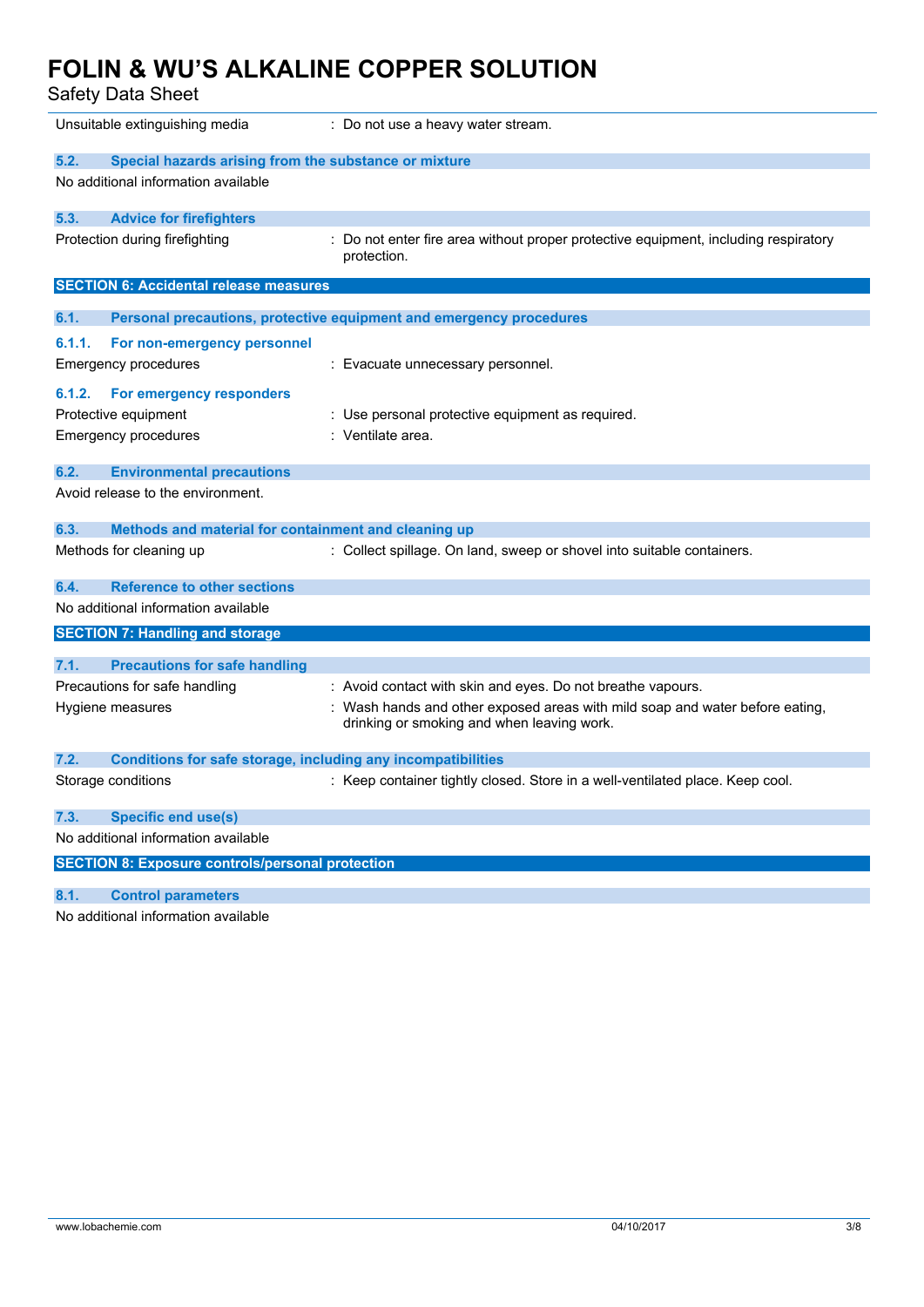Safety Data Sheet

| 8.2.<br><b>Exposure controls</b>                              |                                                                                                           |
|---------------------------------------------------------------|-----------------------------------------------------------------------------------------------------------|
| Hand protection                                               | : Protective gloves                                                                                       |
| Eye protection                                                | Chemical goggles or safety glasses                                                                        |
| Skin and body protection<br>Respiratory protection            | : Wear suitable protective clothing<br>: [In case of inadequate ventilation] wear respiratory protection. |
| <b>SECTION 9: Physical and chemical properties</b>            |                                                                                                           |
| 9.1.<br>Information on basic physical and chemical properties |                                                                                                           |
| Physical state                                                | : Liquid                                                                                                  |
| Colour                                                        | : Clear blue solution.                                                                                    |
| Odour                                                         | : odourless.                                                                                              |
| Odour threshold                                               | : No data available                                                                                       |
| рH                                                            | : No data available                                                                                       |
| Relative evaporation rate (butylacetate=1)                    | : No data available                                                                                       |
| Melting point                                                 | : No data available                                                                                       |
| Freezing point                                                | : No data available                                                                                       |
| Boiling point                                                 | : No data available                                                                                       |
| Flash point                                                   | : No data available                                                                                       |
| Auto-ignition temperature                                     | : No data available                                                                                       |
| Decomposition temperature                                     | : No data available                                                                                       |
| Flammability (solid, gas)                                     | : No data available                                                                                       |
| Vapour pressure                                               | : No data available                                                                                       |
| Relative vapour density at 20 °C                              | : No data available                                                                                       |
| Relative density                                              | : No data available                                                                                       |
| Solubility                                                    | : No data available                                                                                       |
| Log Pow                                                       | : No data available                                                                                       |
| Viscosity, kinematic                                          | : No data available                                                                                       |
| Viscosity, dynamic                                            | : No data available                                                                                       |
| <b>Explosive properties</b>                                   | : No data available                                                                                       |
| Oxidising properties                                          | : No data available                                                                                       |
| <b>Explosive limits</b>                                       | : No data available                                                                                       |
| <b>Other information</b><br>9.2.                              |                                                                                                           |
| No additional information available                           |                                                                                                           |
| <b>SECTION 10: Stability and reactivity</b>                   |                                                                                                           |
| 10.1.<br><b>Reactivity</b>                                    |                                                                                                           |

No additional information available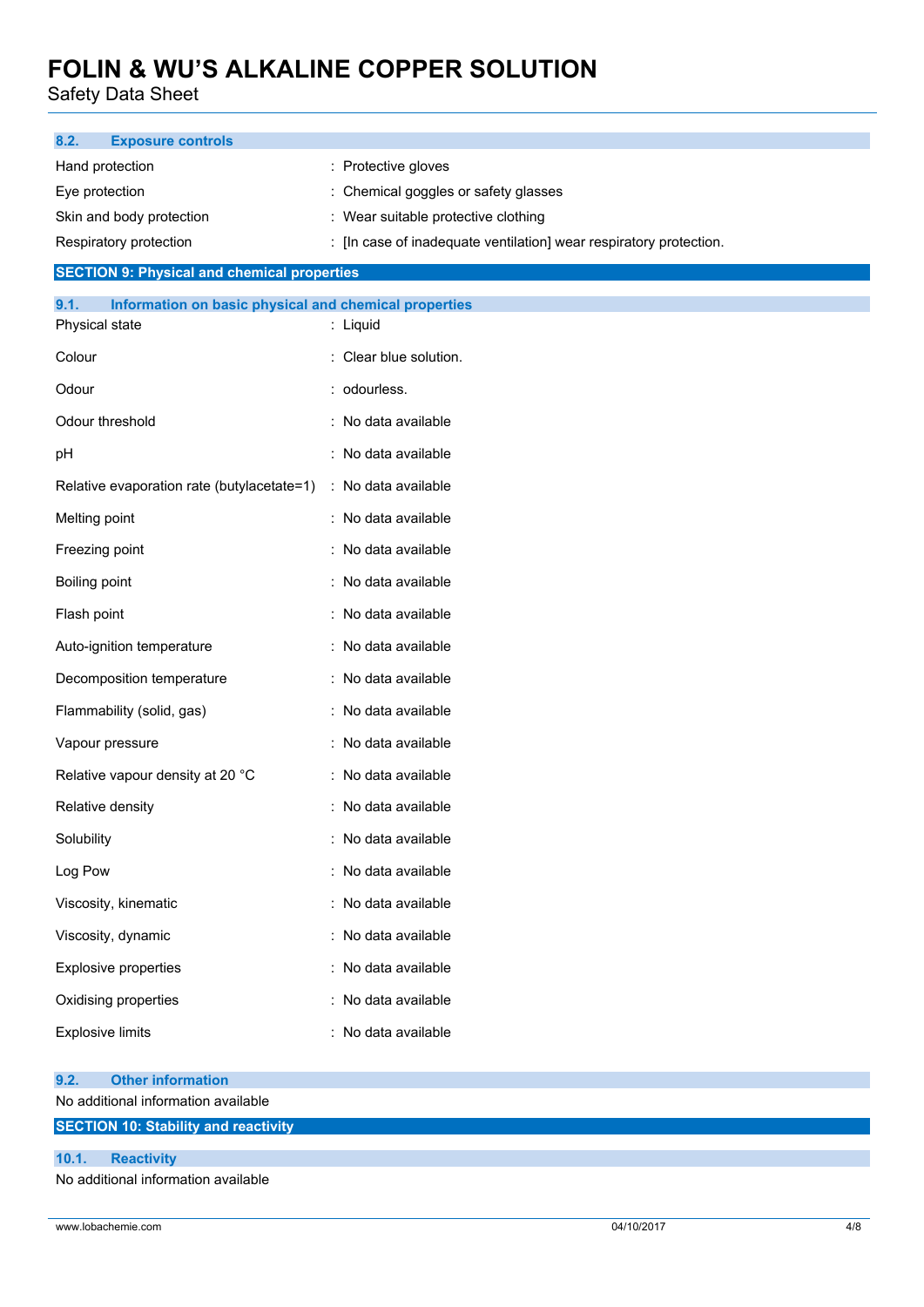Safety Data Sheet

| 10.2.                  | <b>Chemical stability</b>                    |                  |  |  |  |
|------------------------|----------------------------------------------|------------------|--|--|--|
|                        | Stable under normal conditions.              |                  |  |  |  |
|                        |                                              |                  |  |  |  |
| 10.3.                  | <b>Possibility of hazardous reactions</b>    |                  |  |  |  |
|                        | No additional information available          |                  |  |  |  |
|                        |                                              |                  |  |  |  |
| 10.4.                  | <b>Conditions to avoid</b>                   |                  |  |  |  |
|                        | Direct sunlight.                             |                  |  |  |  |
| 10.5.                  | <b>Incompatible materials</b>                |                  |  |  |  |
|                        | No additional information available          |                  |  |  |  |
|                        |                                              |                  |  |  |  |
| 10.6.                  | <b>Hazardous decomposition products</b>      |                  |  |  |  |
|                        | No additional information available          |                  |  |  |  |
|                        |                                              |                  |  |  |  |
|                        | <b>SECTION 11: Toxicological information</b> |                  |  |  |  |
|                        |                                              |                  |  |  |  |
| 11.1.                  | Information on toxicological effects         |                  |  |  |  |
| Acute toxicity         |                                              | : Not classified |  |  |  |
|                        |                                              |                  |  |  |  |
|                        |                                              |                  |  |  |  |
|                        | Skin corrosion/irritation                    | : Not classified |  |  |  |
|                        | Serious eye damage/irritation                | Not classified   |  |  |  |
|                        | Respiratory or skin sensitisation            | Not classified   |  |  |  |
|                        | Germ cell mutagenicity                       | Not classified   |  |  |  |
|                        | Carcinogenicity                              | : Not classified |  |  |  |
|                        |                                              |                  |  |  |  |
|                        | Reproductive toxicity                        | Not classified   |  |  |  |
|                        | STOT-single exposure                         | : Not classified |  |  |  |
|                        |                                              |                  |  |  |  |
|                        |                                              |                  |  |  |  |
| STOT-repeated exposure |                                              | : Not classified |  |  |  |
|                        |                                              |                  |  |  |  |
|                        | Aspiration hazard                            | : Not classified |  |  |  |
|                        |                                              |                  |  |  |  |
|                        |                                              |                  |  |  |  |

| <b>SECTION 12: Ecological information</b> |                                                      |  |  |
|-------------------------------------------|------------------------------------------------------|--|--|
| 12.1. Toxicity                            |                                                      |  |  |
| Ecology - water                           | : Harmful to aquatic life with long lasting effects. |  |  |

| <b>Persistence and degradability</b><br>12.2.                                            |                                                         |  |  |
|------------------------------------------------------------------------------------------|---------------------------------------------------------|--|--|
| <b>FOLIN &amp; WU'S ALKALINE COPPER SOLUTION</b>                                         |                                                         |  |  |
| Persistence and degradability<br>May cause long-term adverse effects in the environment. |                                                         |  |  |
|                                                                                          |                                                         |  |  |
| <b>CUPRIC SULPHATE (PENTAHYDRATE) EXTRA PURE (7758-99-8)</b>                             |                                                         |  |  |
| Persistence and degradability                                                            | May cause long-term adverse effects in the environment. |  |  |
|                                                                                          |                                                         |  |  |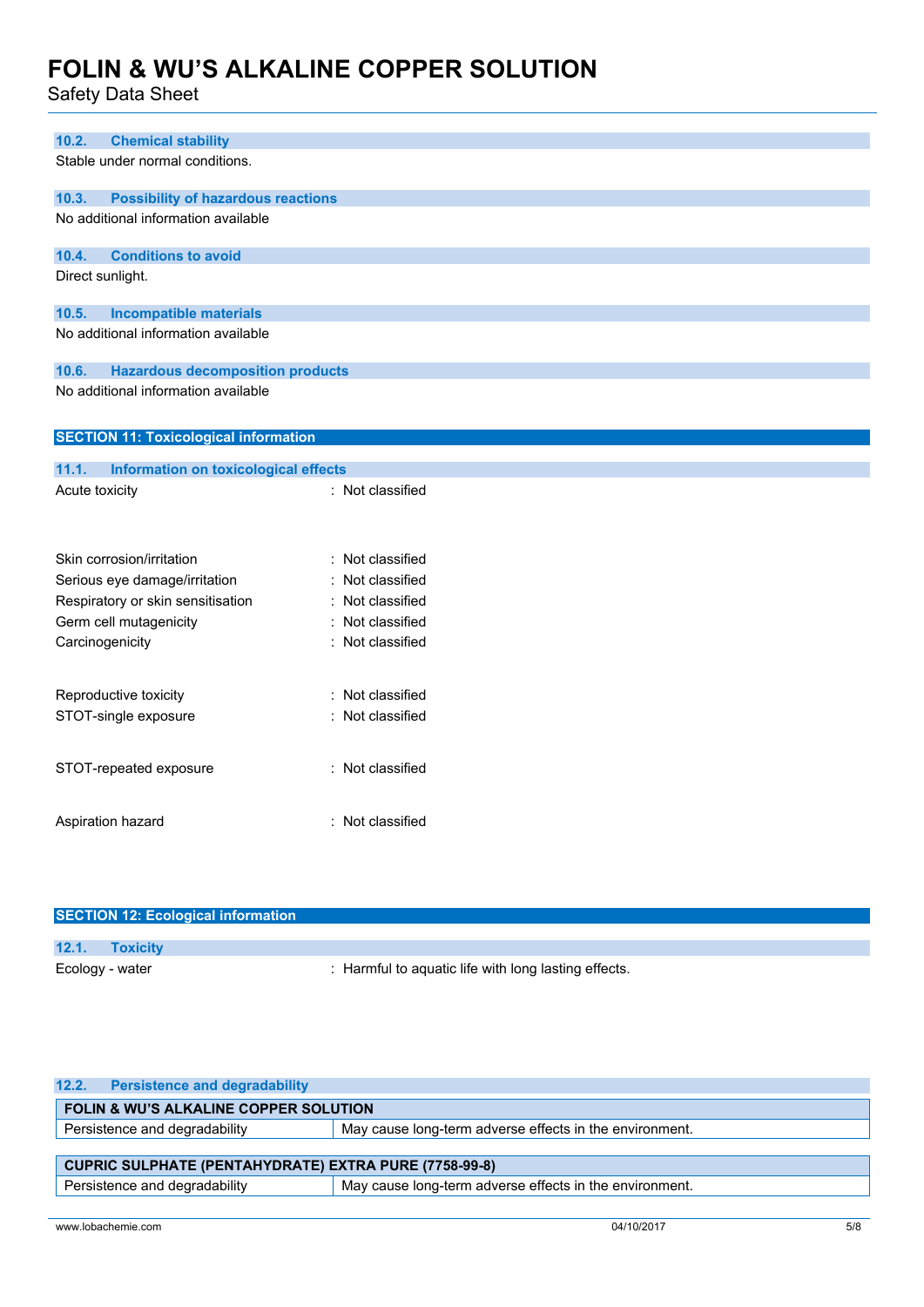Safety Data Sheet

| 12.3.<br><b>Bioaccumulative potential</b>          |                                                                                                                                                                |  |  |  |
|----------------------------------------------------|----------------------------------------------------------------------------------------------------------------------------------------------------------------|--|--|--|
| No additional information available                |                                                                                                                                                                |  |  |  |
|                                                    |                                                                                                                                                                |  |  |  |
| 12.4.<br><b>Mobility in soil</b>                   |                                                                                                                                                                |  |  |  |
| No additional information available                |                                                                                                                                                                |  |  |  |
|                                                    |                                                                                                                                                                |  |  |  |
|                                                    |                                                                                                                                                                |  |  |  |
| 12.5.<br><b>Results of PBT and vPvB assessment</b> |                                                                                                                                                                |  |  |  |
| No additional information available                |                                                                                                                                                                |  |  |  |
|                                                    |                                                                                                                                                                |  |  |  |
| 12.6.<br><b>Other adverse effects</b>              |                                                                                                                                                                |  |  |  |
| No additional information available                |                                                                                                                                                                |  |  |  |
| <b>SECTION 13: Disposal considerations</b>         |                                                                                                                                                                |  |  |  |
|                                                    |                                                                                                                                                                |  |  |  |
| 13.1.<br><b>Waste treatment methods</b>            |                                                                                                                                                                |  |  |  |
| Product/Packaging disposal<br>recommendations      | Dispose of contents/container to hazardous or special waste collection point, in<br>accordance with local, regional, national and/or international regulation. |  |  |  |
|                                                    |                                                                                                                                                                |  |  |  |
| <b>SECTION 14: Transport information</b>           |                                                                                                                                                                |  |  |  |
| In accordance with ADR / RID / IMDG / IATA / ADN   |                                                                                                                                                                |  |  |  |
|                                                    |                                                                                                                                                                |  |  |  |
|                                                    |                                                                                                                                                                |  |  |  |
| 14.1.<br><b>UN number</b><br>UN-No. (ADR)          |                                                                                                                                                                |  |  |  |
| UN-No. (IMDG)                                      | : Not applicable<br>: Not applicable                                                                                                                           |  |  |  |
| UN-No. (IATA)                                      | Not applicable                                                                                                                                                 |  |  |  |
| UN-No. (ADN)                                       | : Not applicable                                                                                                                                               |  |  |  |
| UN-No. (RID)                                       | : Not applicable                                                                                                                                               |  |  |  |
|                                                    |                                                                                                                                                                |  |  |  |
| 14.2.<br><b>UN proper shipping name</b>            |                                                                                                                                                                |  |  |  |
| Proper Shipping Name (ADR)                         | : Not applicable                                                                                                                                               |  |  |  |
| Proper Shipping Name (IMDG)                        | : Not applicable                                                                                                                                               |  |  |  |
| Proper Shipping Name (IATA)                        | : Not applicable                                                                                                                                               |  |  |  |
| Proper Shipping Name (ADN)                         | : Not applicable                                                                                                                                               |  |  |  |
| Proper Shipping Name (RID)                         | : Not applicable                                                                                                                                               |  |  |  |
| 14.3.<br><b>Transport hazard class(es)</b>         |                                                                                                                                                                |  |  |  |
| <b>ADR</b>                                         |                                                                                                                                                                |  |  |  |
| Transport hazard class(es) (ADR)                   | : Not applicable                                                                                                                                               |  |  |  |
|                                                    |                                                                                                                                                                |  |  |  |
| <b>IMDG</b>                                        |                                                                                                                                                                |  |  |  |
| Transport hazard class(es) (IMDG)                  | : Not applicable                                                                                                                                               |  |  |  |
|                                                    |                                                                                                                                                                |  |  |  |
| <b>IATA</b>                                        |                                                                                                                                                                |  |  |  |
| Transport hazard class(es) (IATA)                  | : Not applicable                                                                                                                                               |  |  |  |
|                                                    |                                                                                                                                                                |  |  |  |
| <b>ADN</b>                                         |                                                                                                                                                                |  |  |  |
| Transport hazard class(es) (ADN)                   | : Not applicable                                                                                                                                               |  |  |  |
|                                                    |                                                                                                                                                                |  |  |  |
| <b>RID</b>                                         |                                                                                                                                                                |  |  |  |
| Transport hazard class(es) (RID)                   | : Not applicable                                                                                                                                               |  |  |  |
|                                                    |                                                                                                                                                                |  |  |  |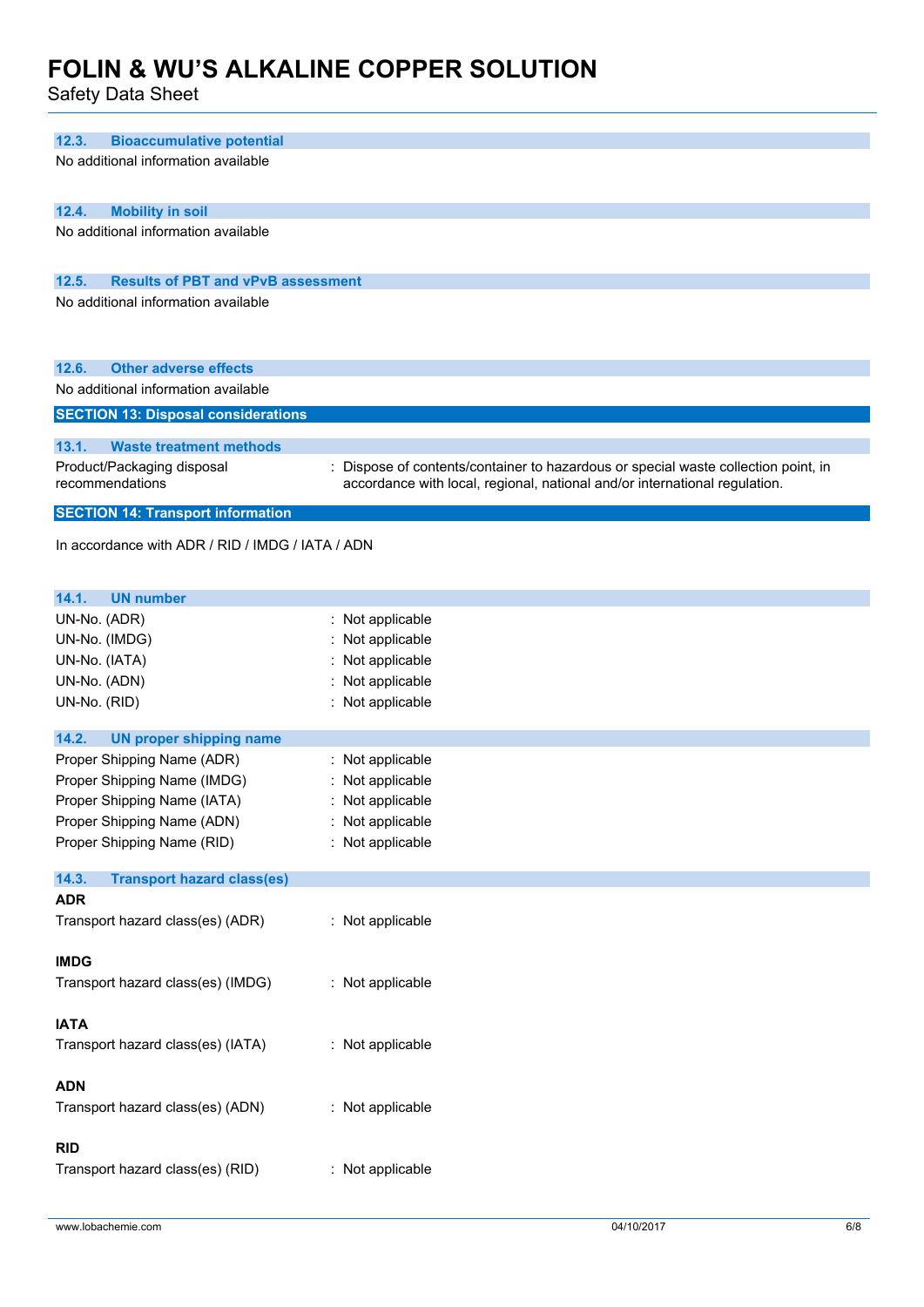### Safety Data Sheet

| 14.4.<br><b>Packing group</b>         |                                          |
|---------------------------------------|------------------------------------------|
| Packing group (ADR)                   | $:$ Not applicable                       |
| Packing group (IMDG)                  | : Not applicable                         |
| Packing group (IATA)                  | : Not applicable                         |
| Packing group (ADN)                   | : Not applicable                         |
| Packing group (RID)                   | : Not applicable                         |
| <b>Environmental hazards</b><br>14.5. |                                          |
| Dangerous for the environment         | : No                                     |
| Marine pollutant                      | : No                                     |
| Other information                     | : No supplementary information available |

#### **14.6. Special precautions for user**

#### **- Overland transport**

No data available

**- Transport by sea**

No data available

**- Air transport**

No data available

#### **- Inland waterway transport**

No data available

#### **- Rail transport**

No data available

#### **14.7. Transport in bulk according to Annex II of MARPOL 73/78 and the IBC Code**

Not applicable

**SECTION 15: Regulatory information**

**15.1. Safety, health and environmental regulations/legislation specific for the substance or mixture**

### **15.1.1. EU-Regulations**

Contains no REACH substances with Annex XVII restrictions Contains no substance on the REACH candidate list

Contains no REACH Annex XIV substances

#### **15.1.2. National regulations**

#### **Germany**

| Reference to AwSV                                                              | : Water hazard class (WGK) 3, severe hazard to water (Classification according to<br>AwSV, Annex 1) |
|--------------------------------------------------------------------------------|-----------------------------------------------------------------------------------------------------|
| 12th Ordinance Implementing the Federal<br>Immission Control Act - 12. BlmSchV | : Is not subject of the 12. BlmSchV (Hazardous Incident Ordinance)                                  |

#### **Netherlands**

SZW-lijst van kankerverwekkende stoffen : None of the components are listed